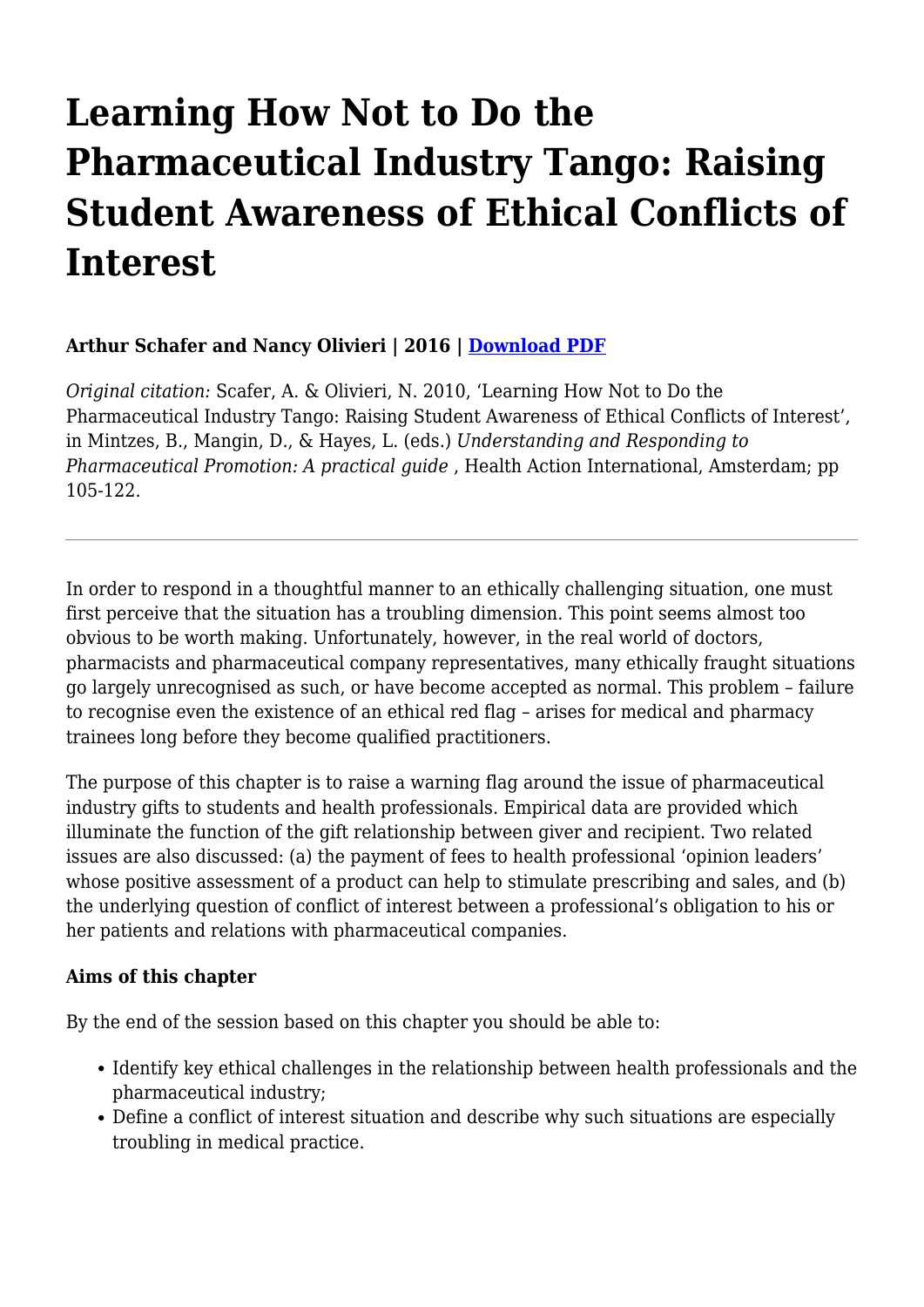#### **The impact of gifts – large and small**

Bellin and her colleagues (2004) found that medical students have extensive exposures to pharmaceutical industry marketing during their training and that these exposures increase dramatically when the students progress from the preclinical to the clinical setting. Approximately 72% of students in their clinical years recalled over 20 exposures compared to 33% of preclinical students.

What is meant by the term 'exposures'? Mostly, we are talking about sponsored events, gifts, free meals and samples of medicines. In short, most medical (and some pharmacy) students benefit in a number of ways from industry generosity. Pizza, and the beer that helps to wash down the pizza at medical school or pharmacy parties, are often supplied by kindly pharmaceutical sales representatives. Gifts of expensive textbooks and pocket texts are not uncommon (Bellin et al., 2004). Overall, gifts to US health sciences students ranged in value from a nominal value, for example, for monogrammed pens, to a value of up to US\$800 for travel subsidies, with a median estimated value of US\$20 (Hodges, 1995). However, frequently even small gifts are highly prized by the students.

A recent report (Sierles et al., 2005) showed that US medical students receive a gift or attend a company-sponsored activity surprisingly often: on average once a week. When asked whether such gifts would influence their prescribing patterns, approximately 70% replied "no". In a similar vein, Hodges (1995), found, paradoxically, that the more gifts that students, interns and residents in Toronto psychiatric hospitals accepted, the less they felt that their judgement would be influenced. (For more on the use of gifts in pharmaceutical promotion, see Chapter 2.)

Existing evidence strongly indicates that exposure to pharmaceutical industry marketing has a significant influence on physicians' practice and prescribing patterns (Lexchin, 1993). Bluntly put, gifts *do* influence behaviours, despite the widespread belief by health care trainees and professionals that they are personally invulnerable to such blandishments (Madhaven et al., 1997; Banks et al., 1992).

Although there is a degree of variability because some countries and some institutions restrict the gifts that companies may offer, the practice of providing gifts to health professionals in widespread. Most important to keep in mind is that the shower of coffee mugs and free lunches, pen lights, knapsacks, stethoscopes and pocket textbooks teaches young doctors and pharmacists that accepting gifts from the pharmaceutical industry is a normal part of professional life. Medical or pharmacy school is where gift-giving begins, but scarcely where it ends. The 'gift economy', whether in the setting of the hospital or the doctor's office, on the golf course or in a restaurant, wins the sales representative 'face time' with health professionals and establishes a bond between the representative and the professional.

Doctors often cite free samples as the main reason they see sales representatives. This is a special type of gift as it allows the physicians in turn to give to their patients. As is discussed in Chapter 4, free samples are a form of market seeding, generally for new,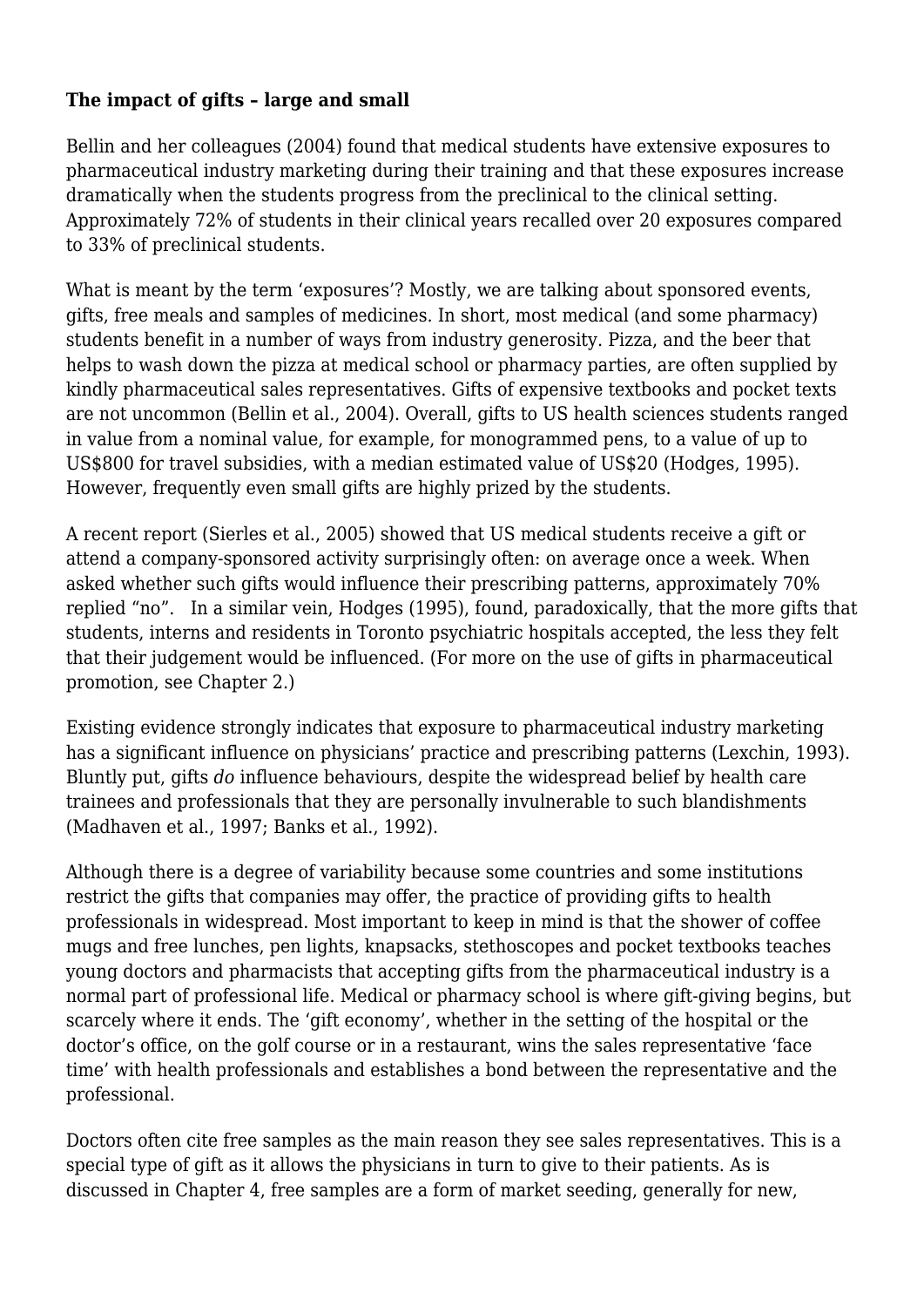expensive medicines that are usually no better than less costly older treatments. Thus, free samples lead inexorably to higher costs for patients and insurers in the long term.

The culture of gift-giving by the companies and gift-taking by physicians and pharmacists, hospitals and universities is viewed by most health-care professionals as benign and perfectly legitimate. As one noted physician and journal editor has aptly commented: "*I don't criticise the marketersfor behaving like marketers. What they do is make people feel entitled – so it's not a bribe; it's their due. And you end up with a situation where doctors won't walk fifty yards at a big medical meeting without being transported in a drug company bus.*" (Rennie, 2003).

## **The not-so-free lunch**

Health sciences students are often asked or required by their teachers or clinical preceptors to attend sponsored lunches or rounds. Pharmaceutical companies spend vast sums of money on gifts for practising physicians, but they also spend millions more sponsoring and providing free meals for 'educational events' aimed at trainee physicians and pharmacists (Bellin et al., 2004).

Working lunches on the ward and quite often lavish restaurant dinners, are regularly paid for by the sales representative. Senior physicians with a national or international reputation benefit financially in even more substantial ways: for example, first class winter travel to the Caribbean or to some luxurious ski resort (Angell, 2004). Consultancy and speaking fees, together with paid positions on advisory boards, often add significantly to the doctor's income (IMS Health, 2005). Industry codes vary from country to country and what is prohibited in one may be permitted in another. In practice, when industry codes prohibit certain kinds of gifts, for example, expensive meals, the prohibition is undermined by such expedients as 'unrestricted grants' from the companies to medical education providers, who then use the money to sponsor lavish meals (Angell, 2004).

The free food has two main functions at these 'educational' events: to attract an audience, of course, but also to create an atmosphere of goodwill, which the sponsoring company expects will extend to the sponsor and the promoted medicine – if only subconsciously.

## **"I can't be bought for"…**

In justifying (or excusing) their acceptance of pharmaceutical company gifts and meals, students often argue that it is permissible to accept these benefits because, as medical or pharmacy students, they are burdened with sizeable debt but blessed with only minimal income. Since a medical or pharmacy education is expensive and stressful, the availability of such benefits seems to most students to be a good thing. Who but a killjoy could object?

"I can't be bought for" … (you fill in the blank: free pizza, a laptop computer, a consultancy fee, free tickets to a concert or sporting event, travel to an exotic destination). Employing these or similar words, physicians, residents, medical students, pharmacists, pharmacy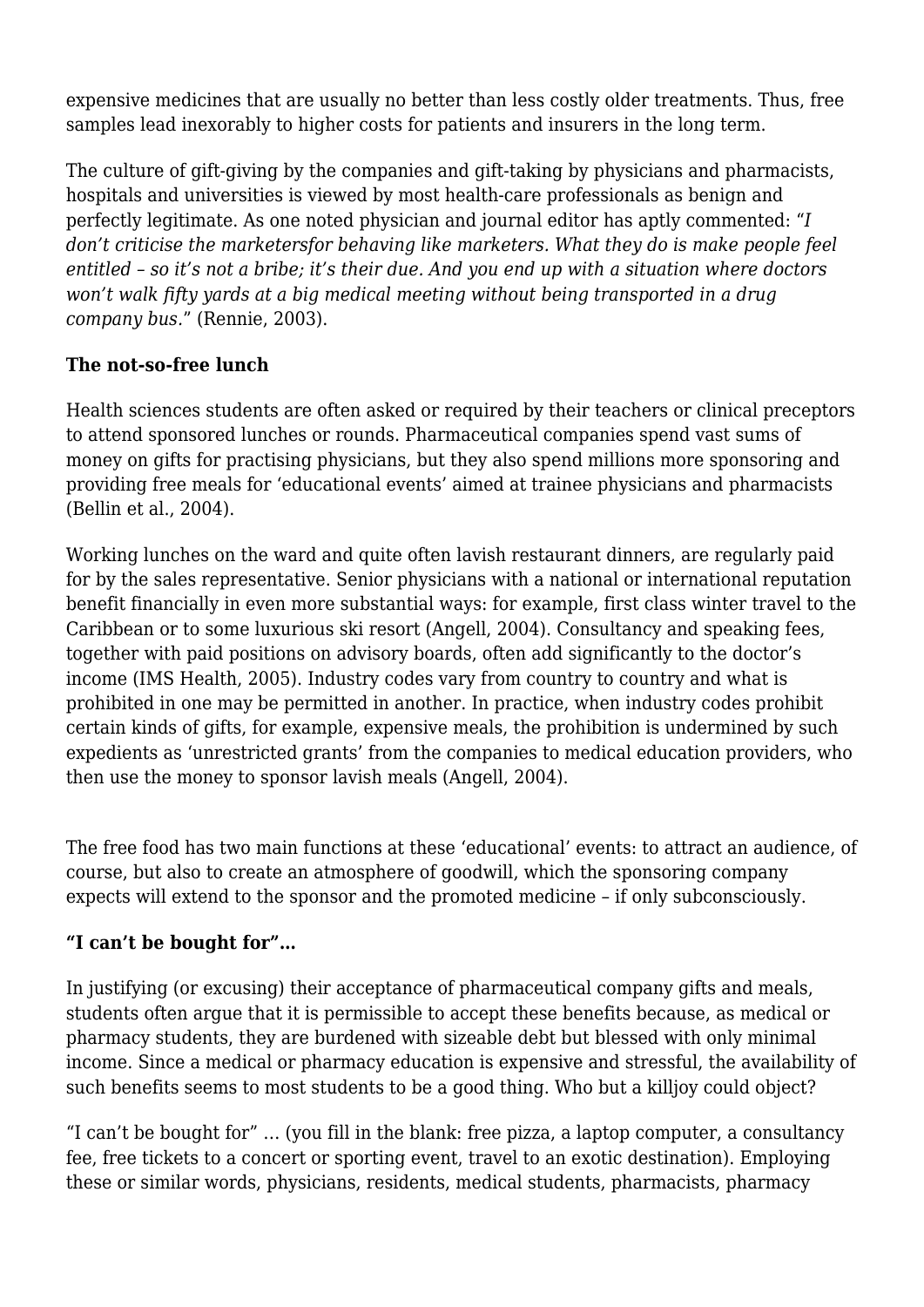students, pharmaceutical researchers, all indignantly affirm that there is no harm done – and certainly no harm to their own integrity – by the acceptance of pharmaceutical company gifts and sponsorships.

Only a deeply corrupt doctor or pharmacist would consciously and deliberately prescribe a medicine to patients when that medicine is known to be sub-optimal. Virtually all healthcare professionals (and trainee professionals) feel confident that they are not corrupt in this way. Unfortunately, however, there is a good deal of evidence provided by social science research that demonstrates that "*even when individuals try to be objective, their judgements are subject to an unconsciousand unintentional self-serving bias*." (Dana and Lowenstein, 2003).

Companies spend a significant part of their marketing budgets on lunches, gifts and recreation for health professionals because they know that such spending brings in extra sales. As Rawlins (1984) pointed out more than two decades ago:

*"…few doctors accept that they themselves have been corrupted. Most doctors believe that they are quite untouched by the seductive ways of industry marketing men [and women]; that they are uninfluenced by the promotional propaganda they receive; that they can enjoy a company's 'generosity' in the form of gifts and hospitality without prescribing its products. The degree to which the profession, mainly composed of honourable and decent people, can practice such self deceit is quite extraordinary. No drug company gives away its shareholders' money in an act of disinterested generosity."*

## **Independent education or 'peer-to-peer' marketing?**

Department chairs and star researchers are sometimes referred to by the pharmaceutical industry as key opinion leaders and are courted assiduously. In an article in *Pharmaceutical Executive,* Dorfman and Maynor (2006) describe why this marketing technique is used:

"*Doctors don't respond well to the traditional sales and marketing push. But, they do respond well to each other. In fact, there are doctors who wield tremendous power of persuasion over their peers. These doctors have earned the respect and attention of other prescribers and have been recognized for their expertise and knowledge of innovative, emerging therapies. But more important, they are likely to try, adopt, and advocate for new products.…From a marketing standpoint, these doctors represent the top tier of the physician hierarchy—the ultimate key opinion leaders."*

Internal company documents that surfaced in a US court case, concerning illegal promotion of gabapentin (Neurontin) for unapproved uses, confirm the importance of physician-tophysician marketing as a promotional strategy. Parke-Davis identified 40 potential 'thought leaders' in one US region, more than half of whom were current or future university departmental chairs, vice-chairs or directors of academic clinical programmes. Thirty-five of these 40 'thought leaders' participated in Parke-Davis- sponsored activities, and 14 of them received honoraria, research grants or educational grants from the company (US\$10,000 to \$158, 250 per 'thought leader') (Steinman et al., 2006). This is by no means the only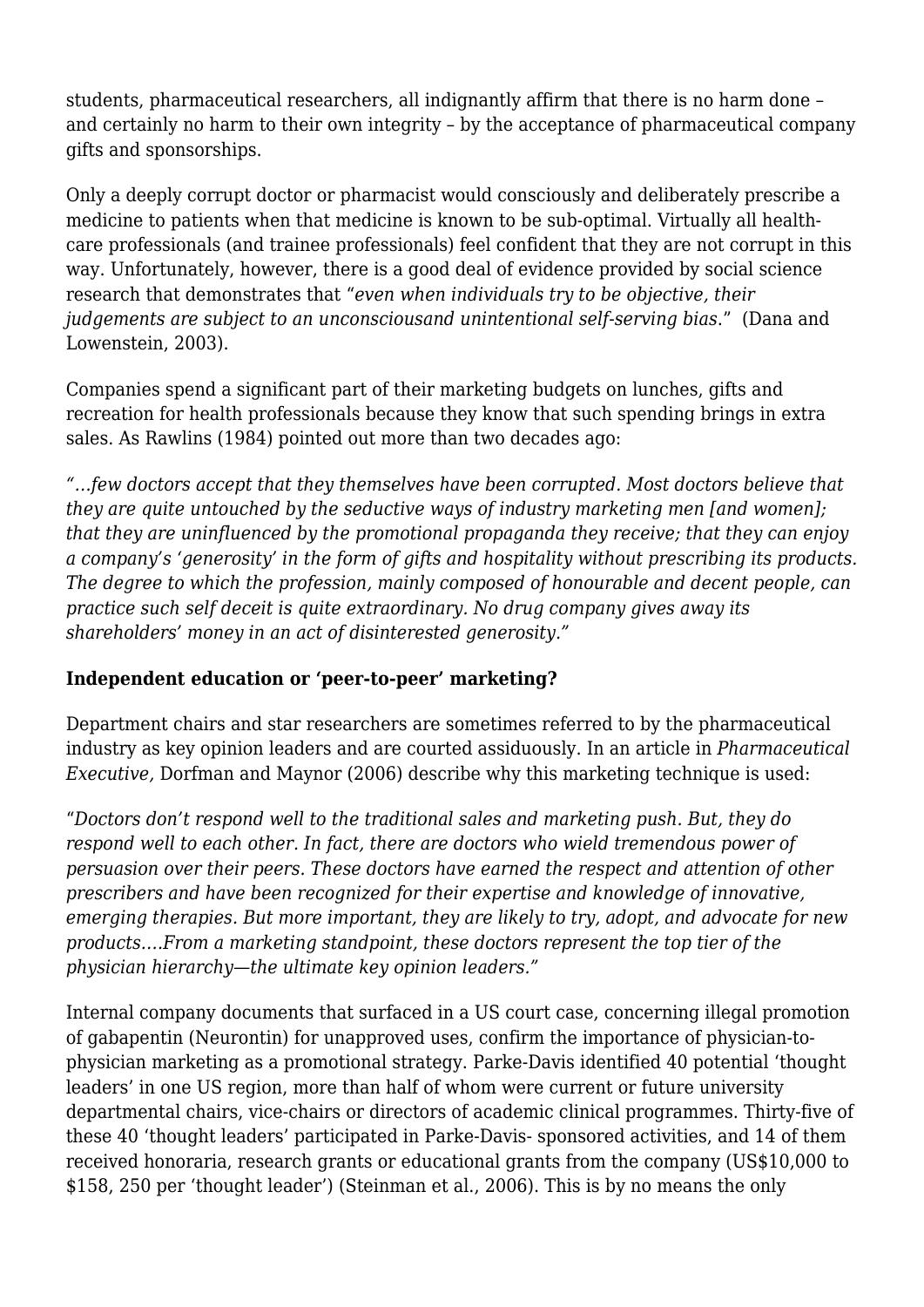company to pay large fees to 'thought leaders'. The US state of Minnesota, e.g., which requires pharmaceutical companies to disclose payments to individual physicians, reported payments up to US\$76,350 for advisory board membership and US\$334,180 for consulting activities (Ross et al., 2007).

It can be very flattering as well as lucrative to be recognised as a local, national or international expert or 'rising star' in one's field, and to be invited onto advisory boards and speakers' bureaus. Clinicians justify this work as reflecting their expertise and their own opinions. Nevertheless, they are part of a marketing plan, the effectiveness of which depends in no small part on message delivery by a seemingly neutral clinical expert.

The companies also provide substantial amounts of money to subsidise continuing medical education (CME), (Lexchin, 1993) professional conferences and professional journals (Smith, 2003). As Relman (2003) notes, since many jurisdictions require that doctors undertake postgraduate education as a condition of keeping their license, regular attendance at CME meetings is an integral part of doctors' lives. Over 60% of the cost of CME in the US is paid for by the pharmaceutical and medical device industries. In 2006, these industries spent US\$1.45 billion on accredited CME (Hébert, 2008). Would the general public be shocked to learn, one wonders, that continuing education of doctors is not paid for by the doctors themselves but, instead, by pharmaceutical companies or, often, by for-profit firms hired by pharmaceutical companies?

## **Can industry funding predict research results?**

Health professionals also receive funding from pharmaceutical companies to carry out research. These relationships can raise a number of ethical concerns, especially if the sponsor is involved in the design and analysis of clinical trials and reporting of results.

One of the most influential studies of how researchers' objectivity might be compromised by pharmaceutical industry sponsorship appeared in the *New England Journal of Medicine* in January 1998. Stelfox and colleagues (1998) set out to examine published articles on the safety of calcium channel antagonists. Their goal was to answer the question: to what extent is there an association between industry support of medical research and the research findings of investigators? Stelfox divided authors according to their relationships with pharmaceutical companies and then, independently, classified their research findings on the medicine's safety as "supportive", "critical" or "neutral". The conclusion reached by Stelfox et al. must be of serious concern to every supporter of industry university partnerships: "*Our results demonstrate a strong association between authors' published positions on the safety of calcium channel antagonists and their financial relationships with pharmaceutical manufacturers.*"

It may be worth spelling out just how influential pharmaceutical company sponsorship appears to have been: "*Ninety-six per cent of supportive authors had financial relationships with the manufacturers of calcium channel antagonists, as compared with 60 per cent of the neutral authors and 37 per cent of the critical authors.*"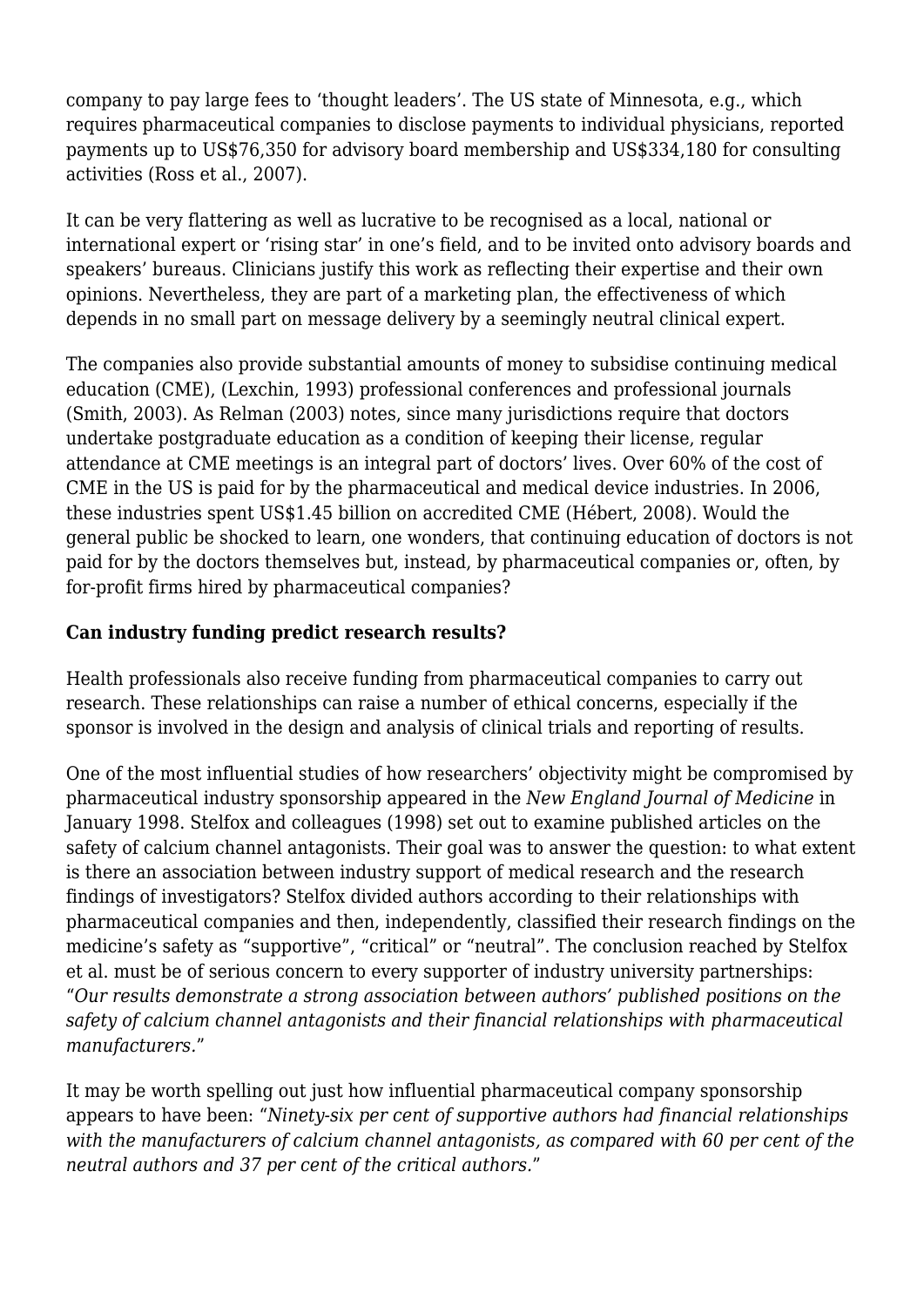It should be noted, however, that there is a *caveat* in the Stelfox study: they were unable to establish a timeline. Did the authors first have a financial relationship with the company and then write the positive article or did they initially write a positive article and then develop the financial relationship? Obviously neither is acceptable but from the point of view of research integrity, the first is probably worse than the second.

More recently, Bero and colleagues (2007) examined the influence of funding sources on study methods and outcomes for 192 studies comparing statins (cholesterol-lowering medicines) with other statins or different therapies. Studies funded by the manufacturer of the test medicine were 20 times as likely to report results favourable to the test medicine than studies funded by the manufacturer of the comparator (95% confidence interval 4-93). Studies with adequate blinding were also less likely to report favourable results than those that were not blinded or in which blinding was inadequate.

Lexchin and colleagues (2003) carried out a meta-analysis of studies that examined the relationship between industry funding and research results. Studies funded by the industry were four times as likely as non-industry funded research to report outcomes favourable to the industry. This bias reflects a number of factors. Sismondo (2008) points out that one of these is the relationship between researchers and the sponsor: *"Sponsorship, then, creates subtle influences through the building of relationships that lead researchers to see the pharmaceutical companies with which they interact, and their products, in a more favourable light than they would otherwise."*

A related problem is that of 'ghost' and 'guest' authorship on clinical trial reports. A 'ghost' author is someone who has written the report but is not listed as an author; this is often a company employee or a contract medical writer. A 'guest' author is listed but has not contributed; usually an academic clinician whose name may be used to lend weight and credibility to sponsored trials. Both relationships run counter to principles of accountability and responsibility of authors of published trial reports.

Several US court cases have revealed internal company documents listing trial reports with authors 'to be determined' (Ross et al, 2007). A contract medical writing company, Current Medical Directions, was responsible for management of 85 papers on Pfizer's antidepressant, sertraline (Zoloft), 55 of which resulted in published reports (Healy and Cattell, 2003). Unsurprisingly, given the funding source, all of the included clinical trials and economic analyses were favourable to Pfizer.

The same bias, sometimes conscious but most often unconscious, that afflicts investigators whose research is funded by the pharmaceutical industry also afflicts doctors, pharmacists, trainee doctors and trainee pharmacists who accept gifts from industry. Unconscious bias is pervasive and has a seductive tendency to undermine a doctor's commitment to put the patient's interests ahead of all others. For this reason, respect for professional ethics places an obligation on all health-care practitioners not to put themselves in conflict of interest situations.

#### **Example 1: The 'Olivieri case': a cautionary tale about sponsored research**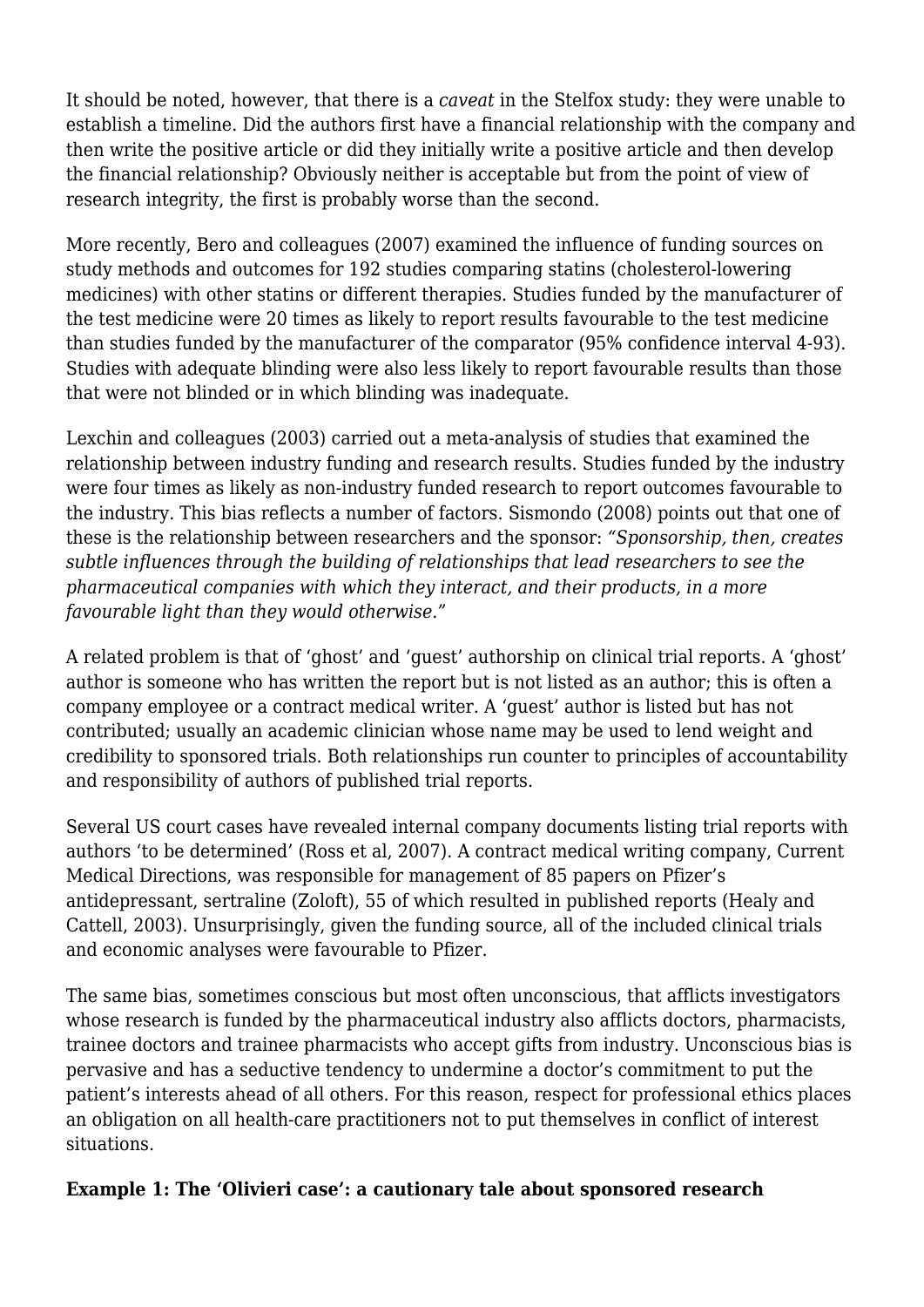*"The issue is not about whether their inconvenient findings were correct. It is about individual conscience in conflict with corporate greed. It is about the elementary right of doctors to express unbought medical opinions and their duty to acquaint patients with the risk they believe to be inherent in the treatments they prescribe."*

#### – John Le Carré, *The Constant Gardener*, 2001

The Olivieri case raises questions about the influence of pharmaceutical industry sponsors on investigators' ethical obligations to disclose risks to clinical trial participants, and researchers' ability to publish findings that are counter to the financial interests of sponsors. It has implications not only for academic freedom, but also the integrity of the scientific literature on the safety and effectiveness of medicines.

In 1995, Nancy Olivieri was the lead researcher in a study of a new medicine for thalassemia, a hereditary form of anaemia. Deferiprone, was the first oral treatment for thalassemia, an important potential advance over subcutaneous infusions. The trial was carried out at a University of Toronto teaching hospital where Dr Olivieri was a clinical faculty member. The sponsor was a Canadian pharmaceutical company, Apotex.

During the trial, Dr Olivieri and a colleague became concerned about risks from iron accumulation in the livers of some patients on deferiprone. They wanted to carry out more monitoring and to warn patients of this potential risk. Apotex officials disagreed with their concerns, threatened legal action, stopped the trial and removed Dr Olivieri from a second deferiprone safety trial in Europe.

In the bitter controversy that followed, neither the university nor the hospital supported Dr Olivieri against Apotex. She was initially removed from her clinical faculty position, but was later reinstated after an independent inquiry found no evidence of wrongdoing. In 2002, she and her colleagues reached a mediated settlement with the hospital and university, providing them with substantial redress for grievances over unfair treatment. A settlement against Apotex remains in dispute, more than ten years later.

*For an in-depth discussion of this and a related case, see:*

Schafer A (2004). Biomedical conflicts of interest: a defence of the sequestration thesis—learning from the cases of Nancy Olivieri and David Healy. *Journal of Medical Ethics*;30:8–24. doi: 10.1136/jme.2003.005702.

#### **References**

Baylis J (2004). The Olivieri debacle: where were the heroes of bioethics? *Journal of Medical Ethics* 2004; 30: 40-49.

College of Physicians and Surgeons of Ontario. CPSO Complaints Committee Decision and Reasons (2001). Complaint by Dr. L. Becker against Dr. N. Olivieri. Issued December 19, p. 17 (http:/[/www.dal.ca/committeeofinquiry](http://www.dal.ca/committeeofinquiry), accessed 17 April 2009).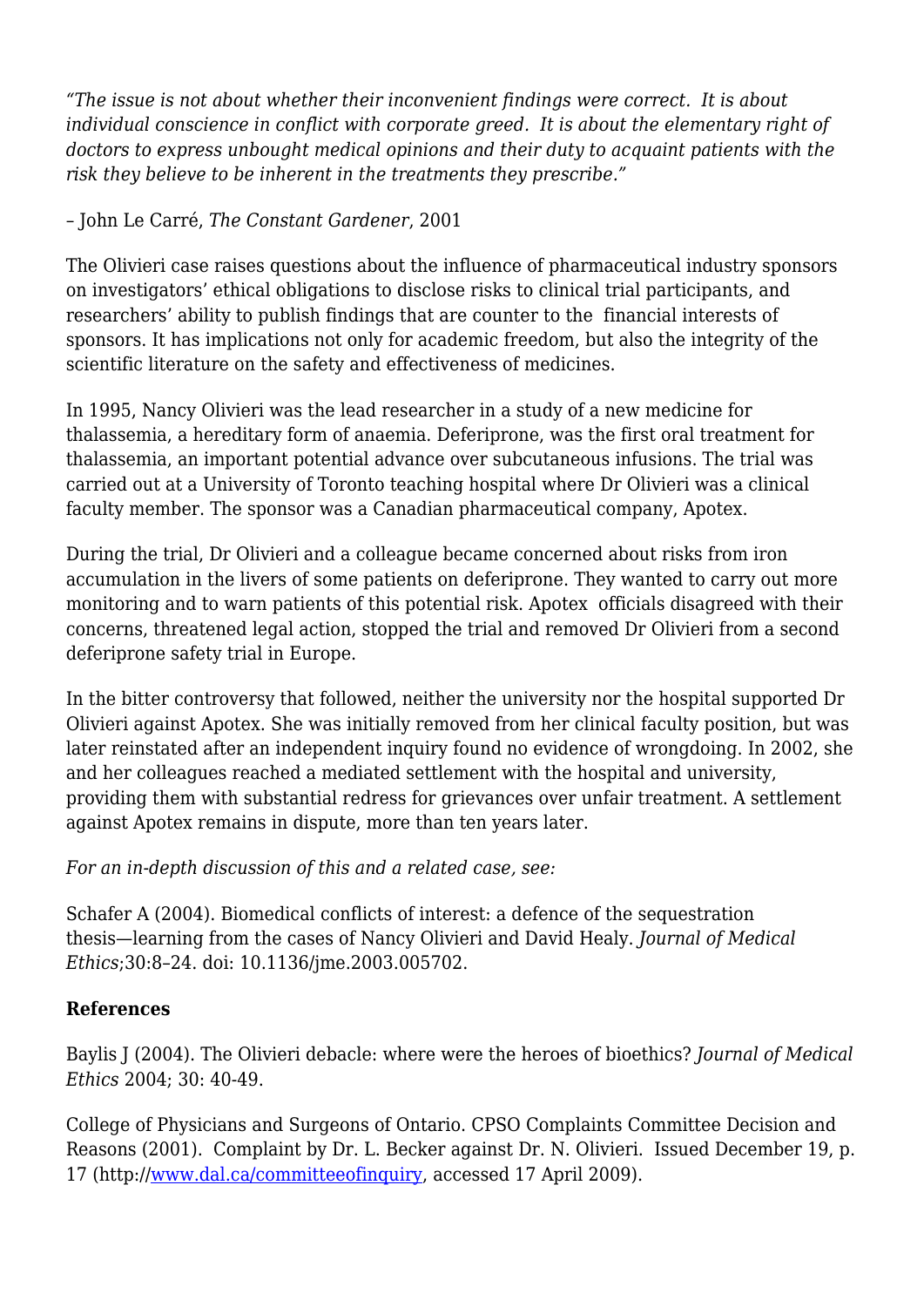Frumkin H (1998). Right, wrong, and occupational health: lessons learned. *International Journal of Occupational and Environmental Health*;4:33-35.

Healy D Review: Shuchman M (2005). The drug trial. Nancy Olivieri and the science scandal that rocked the Hospital for Sick Children, Random House, Canada in Monash Bioethics Review Vol. 24 No. 4.

Le Carré J (2001) The Constant Gardener, Penguin/Viking, p506.

Nathan D, Weatherall D (2002). Academic freedom in clinical research. *New England Journal of Medicine*;347:1368-70.

Olivieri NF, Brittenham GM, McLaren CE et al. (1998). Long-term safety and effectiveness of iron-chelation therapy with deferiprone for thalassemia major. *New England Journal of Medicine*;339:417-23.

Schafer A (2004). Biomedical conflicts of interest: a defence of the sequestration thesis—learning from the cases of Nancy Olivieri and David Healy. *Journal of Medical Ethics*; 30:8-24.

Thompson J, Baird P, Downie J (2001). The Olivieri report: The complete text of the report of the independent inquiry commissioned by the Canadian Association of University Teachers. Toronto: Lorimer, (<http://www.dal.ca/committeeofinquiry>, accessed 17 April 2009).

Washburn J (2005). University inc.: The corporate corruption of higher education. New York: Basic Books.

## **Conflicts of interest**

Health-care professionals are understandably concerned with advancing their own careers. Closely related to this, they are also concerned to promote the well-being of their families, which hinges to some considerable extent on their income. None of these motivations is illegitimate. But the essence of being a health-care professional is that you commit yourself to put the life and health of your patients first*,* ahead of every other consideration.

When patients consult a health-care professional, they should be able to trust the independence and objectivity of the professional's judgement. The doctor-patient relationship depends heavily upon patient trust in the doctor's integrity and altruism (Wynia et al., 1999). The same is true of the pharmacist-patient relationship.

When doctors or pharmacists, medical students or pharmacy students, accept gifts or benefits from the pharmaceutical industry, they are putting themselves in a conflict of interest situation:

*"A person is in a conflict of interest situation if s/he is in a relationship with another in which she has a moral obligation to exercise her judgement in that other's service and, at the same time, s/he has an interest tending to interfere with the proper exercise of*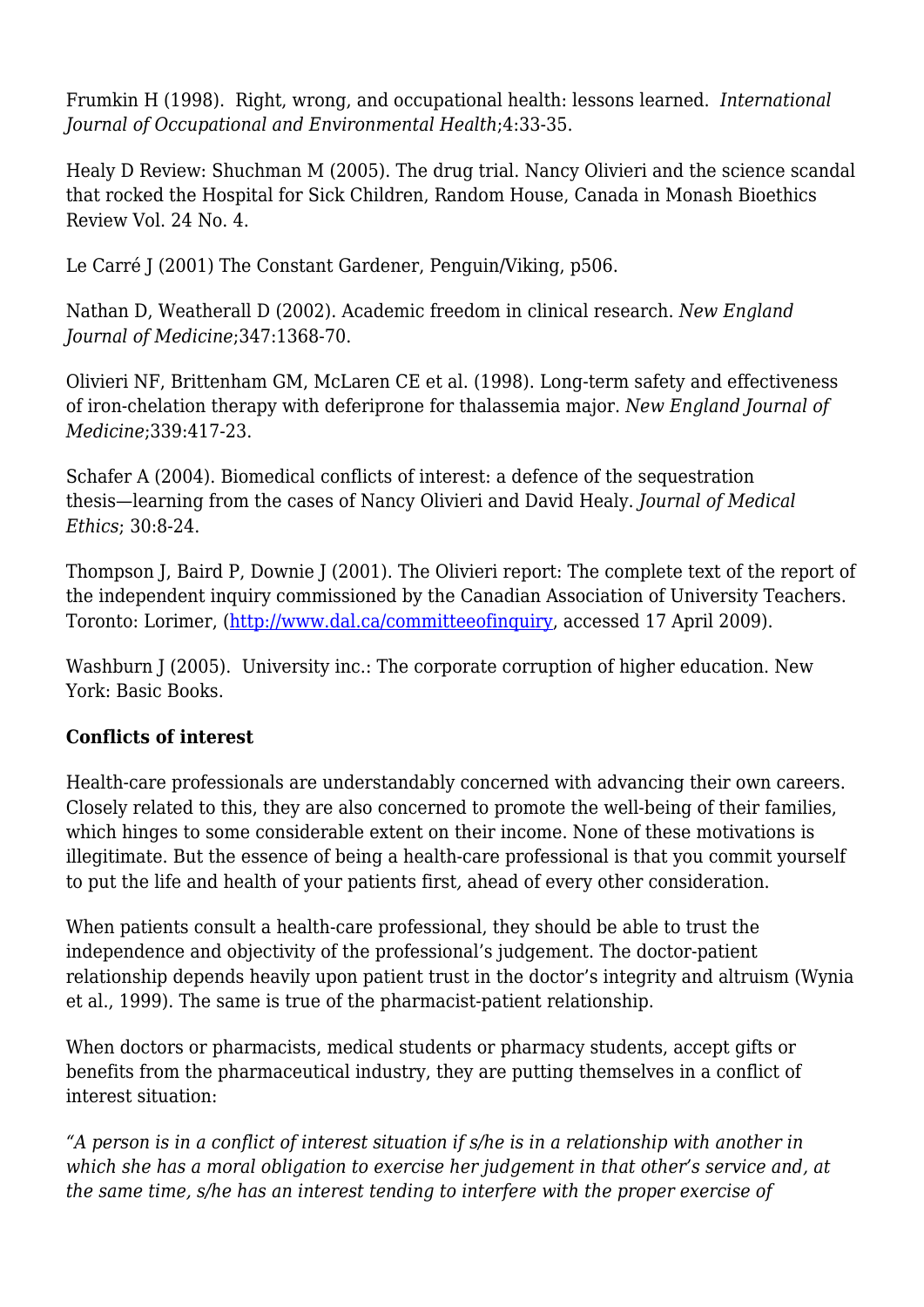*judgement in that relationship*." (Davis, 1982).

Gifts create a sense of obligation, often unconscious, to 'return the favour' (see Chapter 2 on influence techniques). Since the doctor may also hope to receive future gifts, perhaps fairly substantial ones, from this company or from other pharmaceutical companies, self-interest reinforces the principle of reciprocity, and both conspire to bias the doctor's judgement and to distort his/her clinical practice. If doctors understood this clearly, they would never permit themselves to compromise the integrity of their judgement. If patients understood this clearly, they would be much less tolerant of the practice whereby their physician or their pharmacist was beholden to the pharmaceutical industry.

Box 1 lists four key principles of bioethics that underlie health professional-patient relationships. A tension exists between adherence to these ethical principles and financial links between health professionals and the pharmaceutical industry. Similar tensions exist in the link between the industry, medical and educational institutions and research.

## **Codes of conduct**

Restrictions on gifts are generally covered under industry self-regulatory codes. (PhRMA, 2002) (see Chapter 7). However, these codes leave an enormous loophole in the form of an exemption for so-called educational or research activities. Additionally, they often allow small gifts or gifts that are related to patient care. For the most part, it is the companies themselves which decide what counts as education or research.

As described, most health-care professionals sincerely believe they are unaffected by gifts. But the companies know better. When they invest so many billions of dollars buying gifts and other benefits for doctors and pharmacists their goal is clearly to increase sales of their high-profit-margin products. And this strategy works. A number of published studies have demonstrated that free gifts induce physician reliance on pharmaceutical sales representatives as a source of 'objective' information (Brennan et al., 2006). When doctors rely on pharmaceutical company representatives for their information about new medicines they are much more likely to prescribe new medicines for their patients (Wazana, 2000). The prescription of expensive new patented medicines, when there are equally good or better generic medicines available, not only adds dramatically to the financial burden on patients (and the health-care system generally) but often results in sub-optimal health results.

## **Example 2: Key principles of bioethics**

## 1. **Respect for autonomy**

Respect for autonomy requires that patients should be encouraged and assisted,

whenever possible, to make informed and voluntary decisions about their health care. It is the basis for *informed consent* in interactions between health professionals and patients.

## 2. **Nonmaleficence**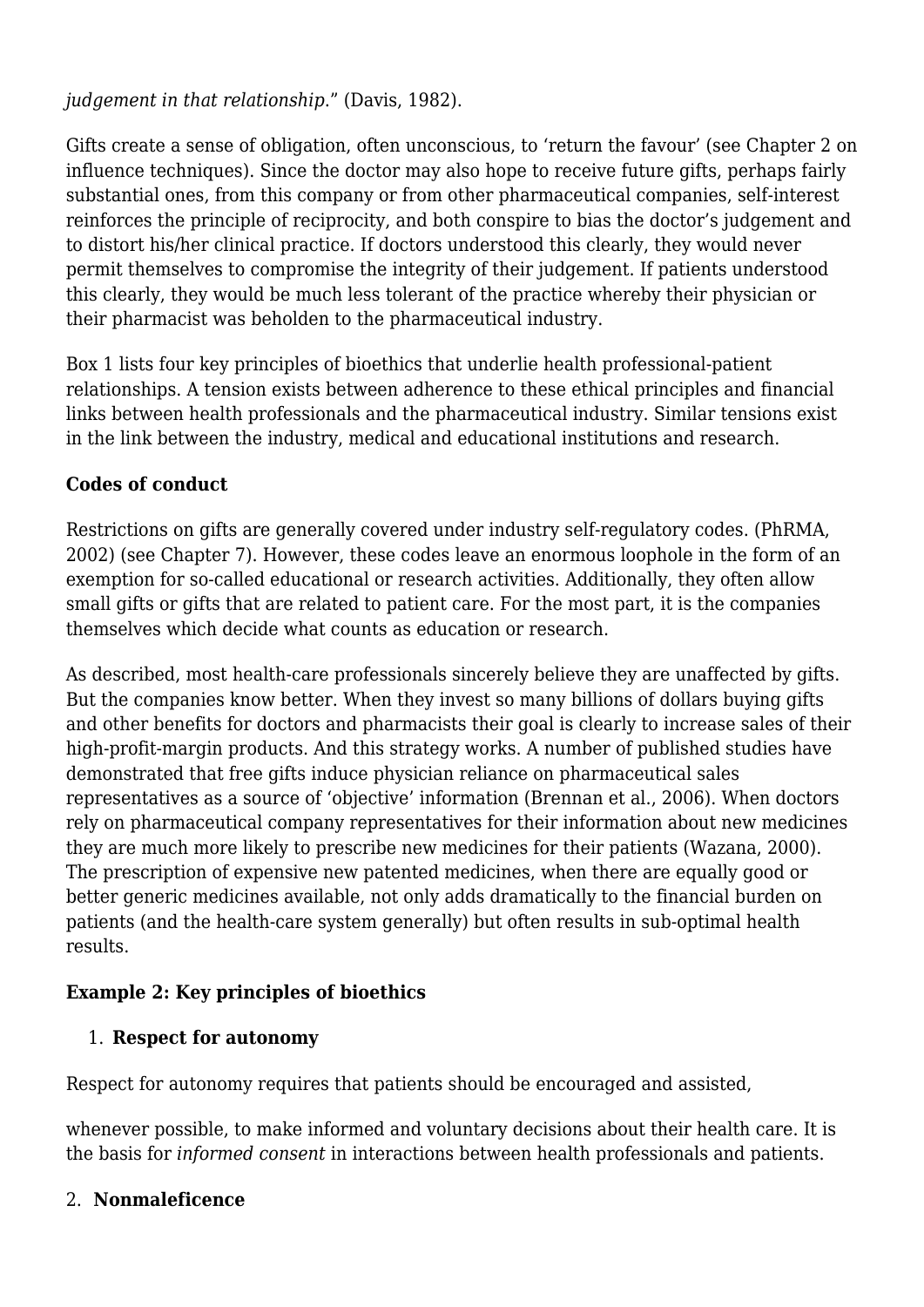This is the principle *to do no harm*. Doctors should strive not to cause needless harm or injury to the patient, either through the treatment that is provided or by not providing needed care.

## 3. **Beneficence**

Health-care providers have a duty of care to benefit patients to the maximum extent possible in the circumstances. This goal applies both to individual patients, and to the good of society as a whole, for example, in efforts to prevent antibiotic resistance.

## 4. **Justice**

Justice in health care is usually defined as *distributive fairness*: to provide to each according to his or her needs, regardless of ability to pay. It supports the sharing of resources to provide health care for all.

## *(Adapted from: [http://depts.washington.edu/bioethx/tools/princpl.html\)](http://depts.washington.edu/bioethx/tools/princpl.html)*

#### **Vioxx: did conflicts of interest affect the benefit/harm appraisal?**

Vioxx (rofecoxib) became a blockbuster product after a clinical study, known as the VIGOR Trial, was published in the *New England Journal of Medicine* (Bombardier et al., 2000). This trial demonstrated that patients who took Vioxx for arthritic pain suffered somewhat fewer stomach bleeds than patients who were given the generic medicine naproxen. Armed with this study, Merck's sales force fanned out across North America and Europe to 'educate' doctors about the advantages of this new 'miracle' anti-inflammatory medicine. Vioxx was heavily promoted to doctors and to consumers (through direct-to-consumer advertising, permitted in the US, but not in most other countries; see Chapter 5). This medicine, one of a class of medicines known as COX-2 inhibitors, quickly became a financial blockbuster for Merck, with annual sales in the region of US\$2.5 billion.

However, the VIGOR Trial – on the basis of which Vioxx flew into the commercial stratosphere – also revealed that the patients who received Vioxx suffered five times as many heart attacks and strokes as those who were randomised to naproxen. One would think that this life-threatening adverse side effect would have inhibited doctors from prescribing Vioxx to any of their patients or would have led doctors to prescribe Vioxx only to the small group of patients who were at extremely high risk of stomach bleeds and extremely low risk of heart attack and stroke. Sadly, no such inhibition occurred. Doctors wrote millions of prescriptions for Vioxx. The sales juggernaut did not grind to a halt until Merck removed Vioxx from the market. This happened only after a trial meant to test Vioxx as a preventative medication for bowel cancer confirmed, instead, that Vioxx caused a significant level of heart disease.

We now know that – notwithstanding the early evidence of elevated risk of serious adverse consequences – Merck instructed its sales reps to mislead doctors about the safety of Vioxx. They code-named their 'educational' campaigns 'Offense' and 'XXceleration' (FxClub.com, 2006). The company's representatives distributed pamphlets that ignored the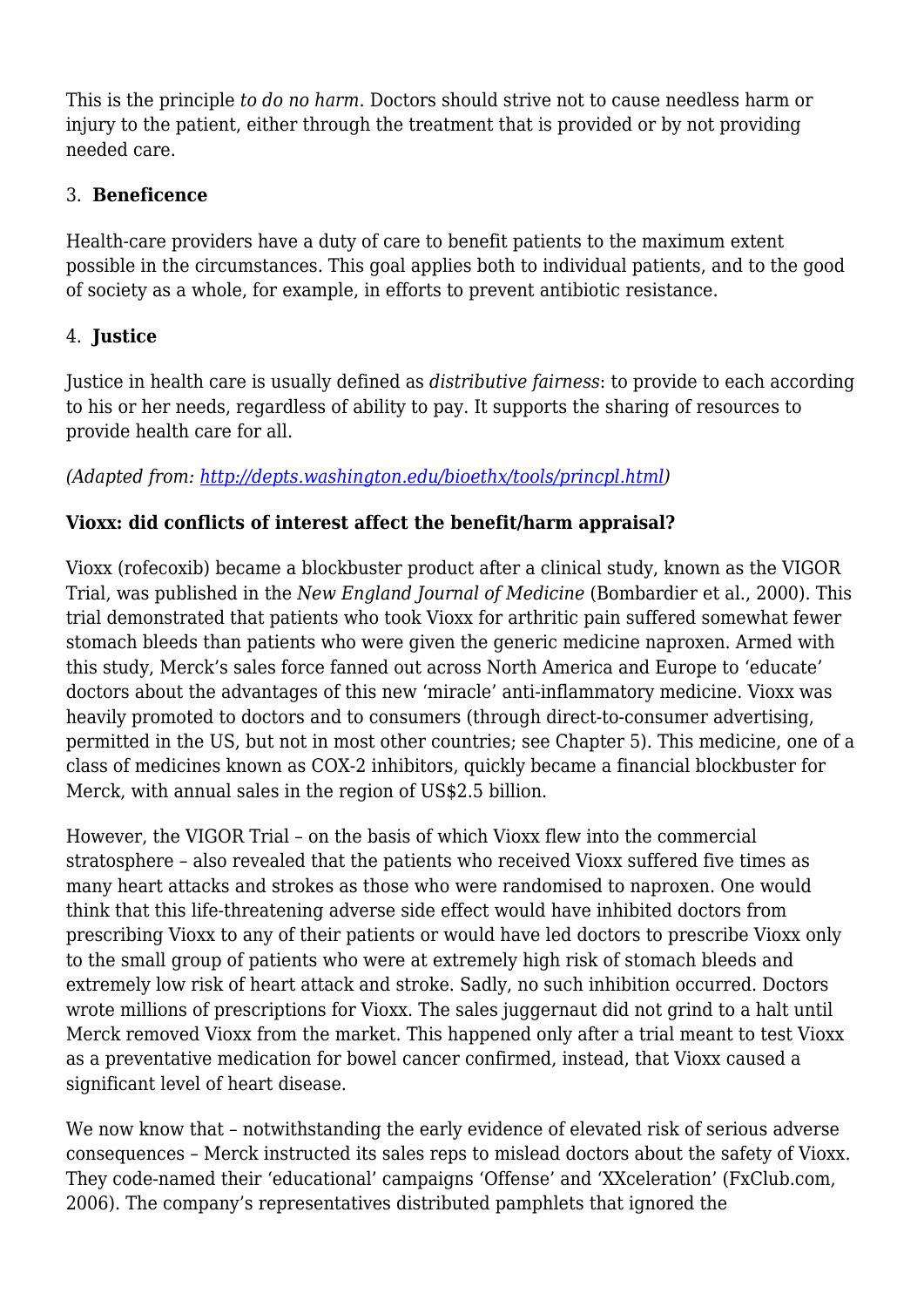cardiovascular results from the *New England Journal of Medicine* VIGOR Trial (Curfman et al., 2005, 2006) and instead presented a range of scientifically inferior studies (with inadequate subject numbers and/or inferior design) which purported to show that Vioxx users were at **lower** risk for heart attacks rather than, as was the really the case, at much **higher** risk. Had doctors been properly informed about the evidence, they would have limited their prescribing of Vioxx. The VIGOR study was itself later exposed as underreporting the data on the cardiovascular risks associated with Vioxx (Curfman et al., 2005).

This evidence of deliberate pharmaceutical company manipulation of doctors – under the banner of 'education' – only emerged (in documents submitted to the US Congress) after Vioxx was withdrawn from the market (Brownlee and Lenzer, 2005). On 30 September 2004, after more than 80 million patients had taken this medicine and annual sales had topped US\$2.5 billion, the company withdrew the medicine because of an excess risk of myocardial infarctions and strokes (Topol, 2004). Tragically, by the time the product was withdrawn, it is estimated that tens of thousands of patients had already died unnecessarily from heart attacks and strokes induced by Vioxx (Graham et al., 2005).

In this connection, it may be worth quoting a typical passage from the compelling testimony offered by Dr David Graham of the US Food and Drug Administration (FDA) at a US Congressional hearing:

*"Let me begin by describing what we found in our study, what others have found, and what this means for the American people. Prior to approval of Vioxx, a study was performed by Merck named 090. This study found nearly a 7-fold increase in heart attack risk with low dose Vioxx. The labelling at approval said nothing about heart attack risks. In November 2000, another Merck clinical trial named VIGOR found a 5-fold increase in heart attack risk with high-dose Vioxx. The company said the drug was safe and that the comparison drug naproxen, was protective. In 2002, a large epidemiologic study reported a 2-fold increase in heart attack risk with high-dose Vioxx and another study reported that naproxen did not affect heart attack risk. About 18 months after the VIGOR results were published, FDA made a labelling change about heart attack risk with high-dose Vioxx, but did not place this in the "Warnings" section. Also, it did not ban the high-dose formulation and its use. I believe such a ban should have been implemented."* (Graham, 2004).

## **Conclusion**

The experience with Vioxx raises questions about pharmaceutical industry marketing practices, but also about grossly inadequate performance by the regulatory authority. These questions have been extensively discussed in both the medical and the general media. Millions of patients received this medicine before it was withdrawn from the market despite the predominance of evidence indicating that the risk-benefit ratio of this medicine was significantly unfavourable. Although the evidence that harms outweighed benefits was present from the outset in the medical literature, it was widely ignored by physicians, with the honourable exception of a hardy minority of independent clinicians, who issued appropriate warnings long before the product was finally withdrawn in 2004 (Wright, 2002).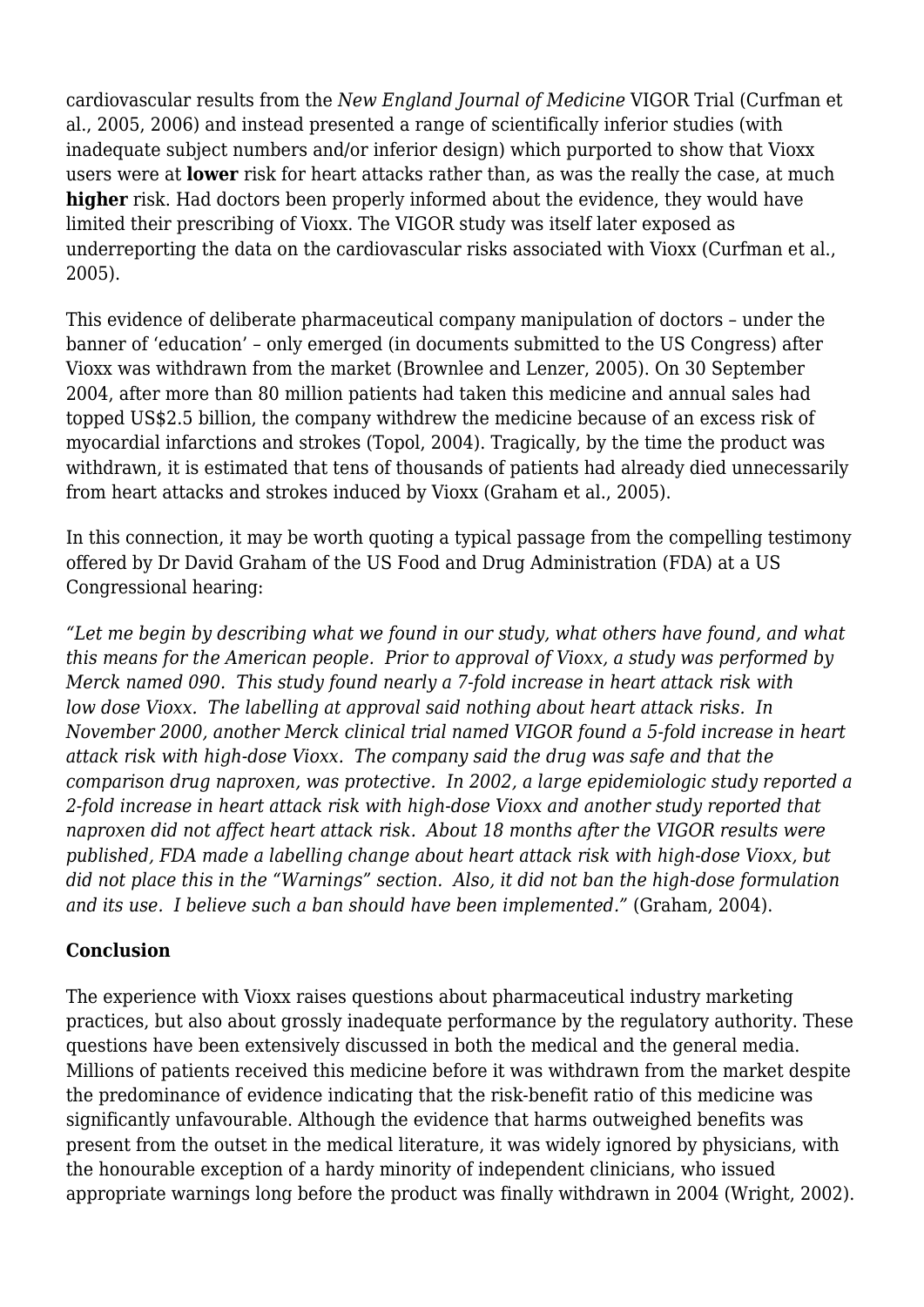Less has been said about the role of health professionals. Did gifts, free samples, speakers' honoraria and a host of other financial relationships between health professionals and the manufacturer play a part in stimulating prescriptions of this medicine? No one would suggest that physicians knowingly prescribed an unnecessarily harmful product to patients because of a free dinner or round of golf. However, as this chapter points out, acceptance of pharmaceutical industry gifts can subvert professional practice in a variety of ways, many unconscious. Ultimately, it is the patient who suffers. As Dana and Loewenstein (2003) point out, "*Pharmaceutical companies know that gifts influence physicians, which is why many restrict their own employees from accepting even small gifts*." Moreover, when patients discover the full extent of the gift relationship which exists between physicians and the pharmaceutical industry, a second major casualty is likely to be the bond of trust between doctor and patient.

In short, doctors and other health-care providers should recognise the applicability of the old saying, "There is no such thing as a free lunch". Accepting gifts or other benefits from pharmaceutical companies and their representatives carries a heavy ethical price, namely, the sacrifice of one's professional integrity. Ethical health-professionals-in-training should say "no" to all pharmaceutical company gifts and benefits and should continue to say "no" when they become fully qualified health professionals. At the same time, one should recognise that saying "no" when one's fellow students are saying "yes" carries risks. One not only feels badly when one loses the material rewards that come to those who say "yes", but one risks being seen as a threat by one's colleagues. Those who publicly reject illegitimate benefits risk being seen as killjoys. Critics of pharmaceutical company marketing may become estranged from the very people with whom they need to form bonds of mutual support and community. Thus, when one is considering taking a stand on principle one ought also to consider the possibilities of collective action. Self-education, followed by discussion and dialogue with colleagues, has the possibility of leading to a group response. At the end of the day, one has to act according to one's conscience; but if one is able to act collectively with like-minded others, then the impact of one's action is likely to be exponentially greater.

#### **Student exercises**

1. Debate on ethical conflicts among health professionals

Divide students into debating teams of 4 to 6 people. The first debate will be on the following question:

Team 1: *There is no ethical conflict in physicians and pharmacists accepting money from pharmaceutical companies.*

Team 2: *It is ethically unacceptable for physicians and pharmacists to accept money from pharmaceutical companies.*

Students should try to debate each side of this question regardless of their initial opinions. They can meet as a team to discuss how they will approach the debate and divide the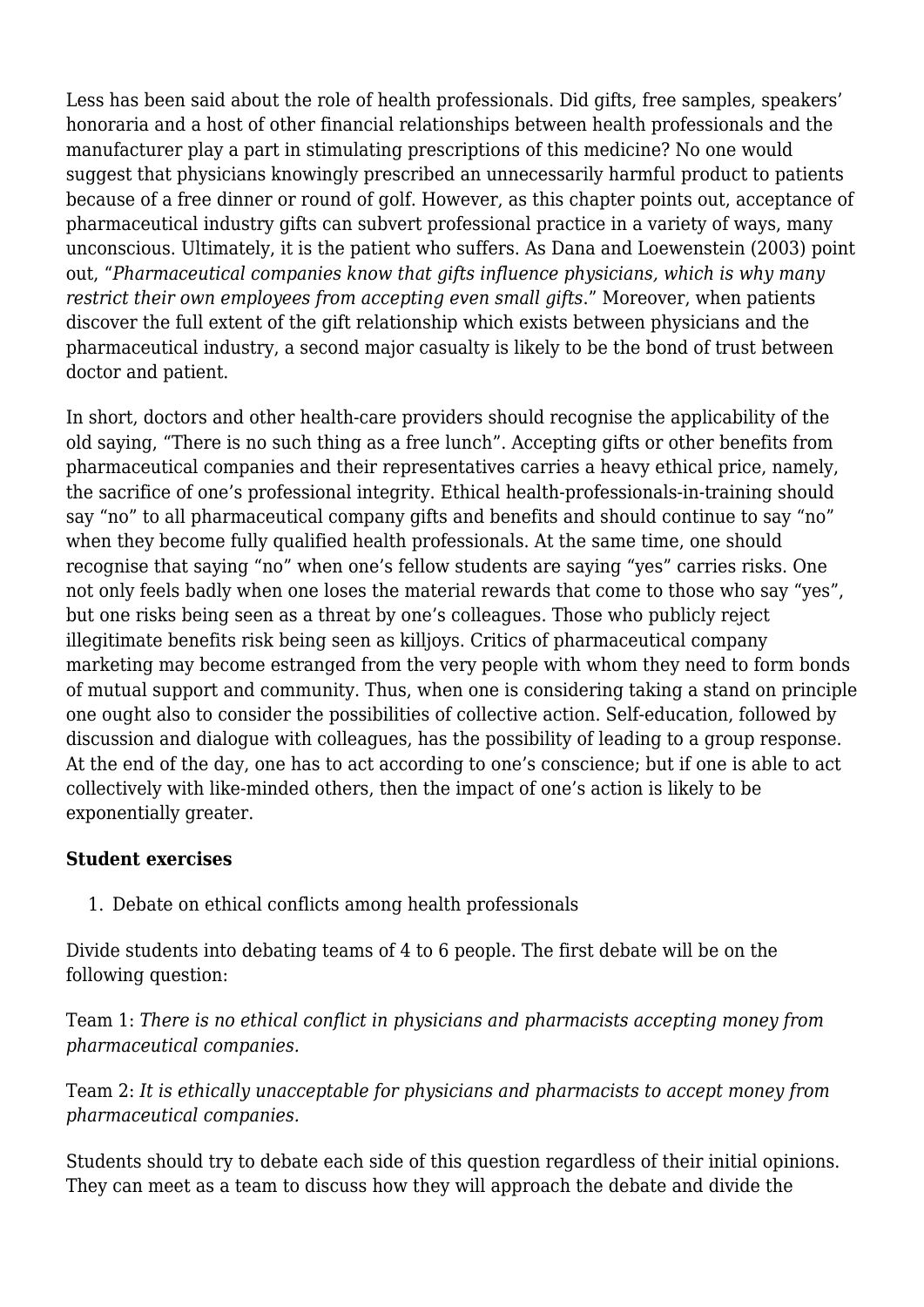content they will cover among team members. For example, one person might want to deal with small gifts or free lunches, another with being a member of a company advisory board, etc., yet another with sponsored research or institutional support.

Debate of this topic should include citation of some highly publicised cases of the interactions of industry with research scientists who have raised issues of uncertainty.

## **Background reading:**

Schafer A (2004). Biomedical conflicts of interest: a defence of the sequestration thesislearning from the cases of Nancy Olivieri and David Healy. *Journal of Medical Ethics,* 30(1):8-24.

Rennie D (1997). Thyroid storm. *Journal of the American Medical Association,* 277(15):1238-43.

Moynihan R (2003). Who pays for the pizza? Redefining the relationship between doctors and drug companies. Part 2: Disentanglement. *British Medical Journal,* 326:1189-1192.

Topol EJ (2004). Failing the public health-rofecoxib, Merck, and the FDA. *New England Journal of Medicine*, 351(17):1707-9.

Katz D, Caplan A, Merz J (2003). All gifts large and small: toward an understanding of the ethics of pharmaceutical industry gift-giving. *American Journal of Bioethics*, 3(3):39-46.

Dana J, Loewenstein G (2003). **A social science perspective on gifts to physicians from industry** *Journal of the American Medical Association*, 290(2):252-5.

## 1. **Questions on the Olivieri case:**

*"My ethical obligation as a clinical researcher was to inform patients and the trial ethics committee of any perceived risks. As the physician responsible for the care of many of these patients, I also had duty to 'do no harm'. When I indicated my intention to inform patients and their parents, regulatory agencies and the scientific community, of my concerns, the company disputed both the risk associated with the drug, and the need to inform patients."*

*– Nancy Olivieri, personal communication*

- If a clinician suspects that a medicine is leading to harm to patients during a clinical trial, must they inform the patients even if they are not sure?
- What steps can regulatory agencies, academic institutions and journals take to ensure that all of the results of a sponsored clinical trial – both beneficial and harmful – are reported in published articles?
- If industry sponsors stop studies when suspected harmful effects begin to emerge, how is the scientific literature as a whole affected? What does this mean for the information on benefits and harmful effects of medicines that physicians and pharmacists are able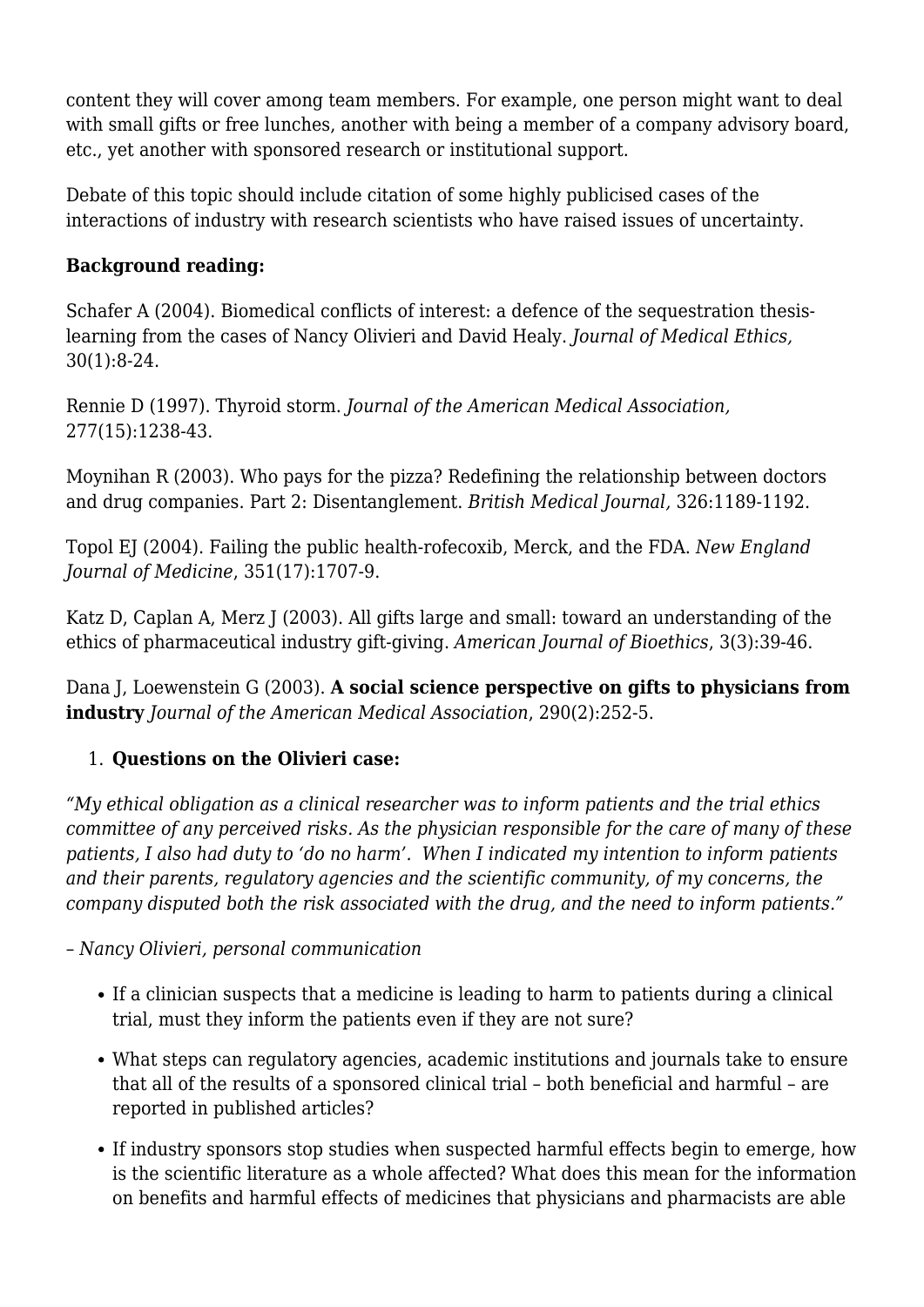#### to access?

**3.** This situation happened to a leading researcher in her field, in a wealthy industrialised country. How do you think it might have differed if she was just starting her career? What if she were based in a developing country?

4. In press coverage of 'the Olivieri case', the public hospital and university involved came under greater criticism than Apotex. Do you agree with this? Why or why not?

5. Do you know of a similar case involving researchers from your own country or region?

#### **Discussing conflict of interest policies**

In this exercise, students should break into teams that will interview medical or pharmacy faculty officials about institutional conflict of interest policies.

They can either use the PharmFree scorecard developed by the American Medical Students Association (AMSA) or use this scorecard as a model to develop their own, more locally appropriate scorecard. For information on the AMSA rating system, see: <http://amsascorecard.org/methodology>

They should report on the results of these interviews, their faculty's letter grade and any recommendations they have for a change in policies.

#### **Background reading:**

Brennan, TA, Rothman DJ, Blank L et al. (2006). Health industry practices that create conflicts of interest. A policy proposal for academic medical centers. *Journal of the American Medical Association,* 295:429-433.

#### **References**

Angell M (2004). The truth about the drug companies: how they deceive us and what to do about it.New York*,* Random House.

Banks JW et al*.* (1992). Attitudes of medical school faculty towards gifts from pharmaceutical industry. *Academic Medicine,* 67:610-12.

Bellin M, McCarthy S, Drevlow L et al. (2004). Medical students' exposure to pharmaceutical industry marketing: a survey at one US medical school. *Academic Medicine*, 79:1041-1045.

Bero L, Oostvogel F, Bacchetti P et al. (2007). Factors associated with findings of published trials of drug–drug comparisons: why some statins appear more efficacious than others.*PLoS Med*, 4(6):e184 [doi:10.1371/journal.pmed.0040184.](http://dx.doi.org/10.1371/journal.pmed.0040184)

Bombardier C, Laine L, Reicin A et al. (2000). Comparison of upper gastrointestinal toxicity of rofecoxib and naproxen in patients with rheumatoid arthritis. *New England Journal of*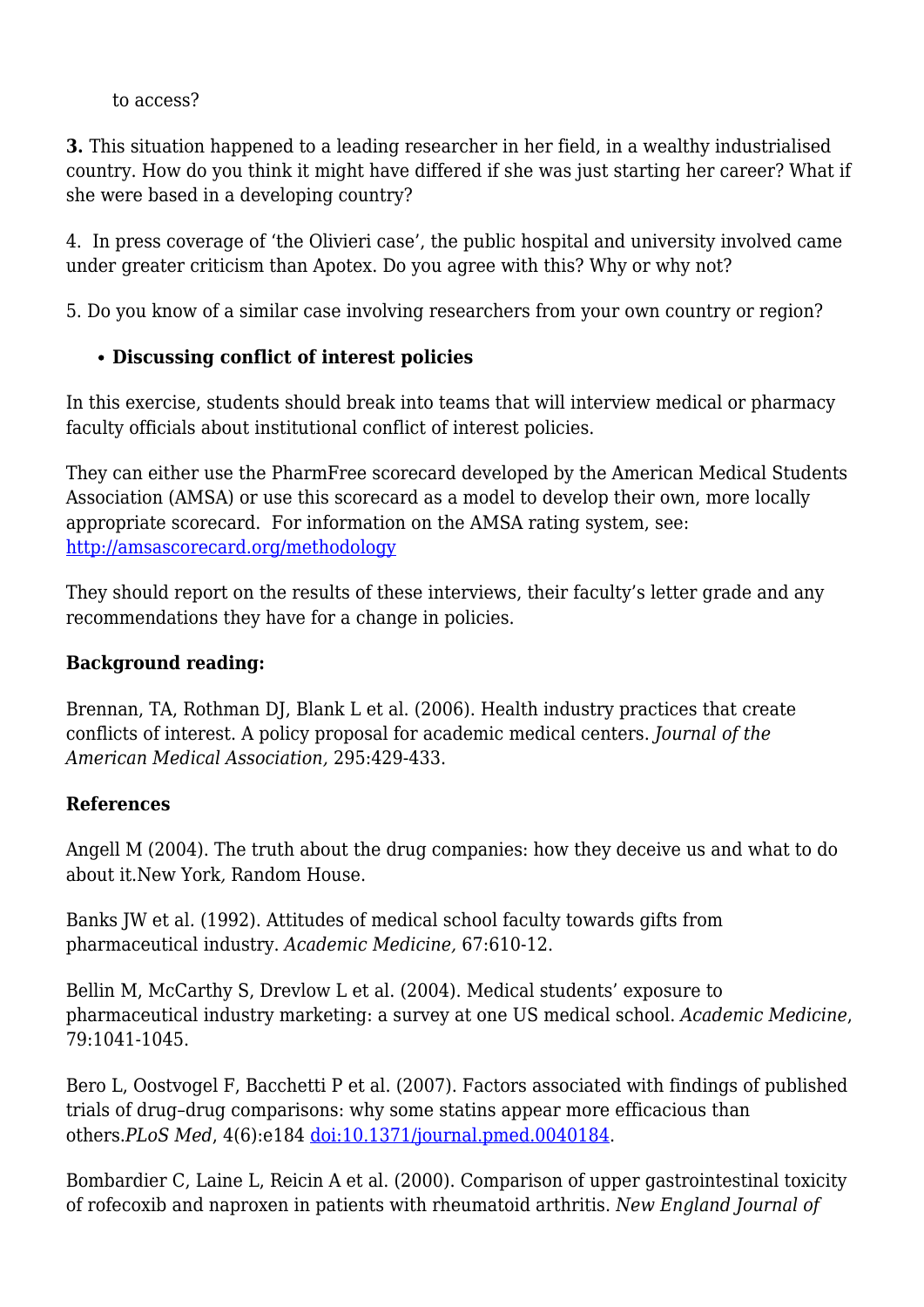*Medicine*, 2000, 343(21):1520-8.

Brennan TA, Rothman DJ, Blank L et al. (2006). Health industry practices that create conflicts of interest. A policy proposal for academic medical centers. *Journal of the American Medical Association*, 295:429-433.

Brownlee S, Lenzer J (2005). Spin doctored. How drug companies keep tabs on physicians. *Slate Magazine*. [\(http://slate.msn.com](http://slate.msn.com), accessed 31 May 2005).

Curfman GD, Morrissey S, Drazen JM (2005). Expression of concern: Bombardier et al. Comparison of upper gastrointestinal toxicity of rofecoxib and naproxen in patients with rheumatoid arthritis. *New England Journal of Medicine*, 353(26):2813-4. Also: Curfman GD, Morrissey S, Drazen JM (2006). Expression of concern reaffirmed*. New England Journal of Medicine, 354(11):1193.*

Dana J, Loewenstein G (2003). A social science perspective on gifts to physicians from industry. *Journal of the American Medical Association,* 290(2):252-255.

Davis M (1982). Conflict of interest. *Business & Professional Ethics Journal*, 1:17-27.

Dorfman S, Maynor J (2006). Marketing to professionals: under the influence. Marketers should target the doctors who affect change in the medical community. *Pharmaceutical Executive*, 1 March 2006,

(<http://pharmexec.findpharma.com/pharmexec/article/articleDetail.jsp?id=310981>, accessed 17 April 2009).

Forex Club, Merck used code-named projects to boost Vioxx sales. Washington (AP).

[http://news.fxclub.com/forex/news?action=printday&day=5&month=5&year=2005&key=d3](http://news.fxclub.com/forex/news?action=printday&day=5&month=5&year=2005&key=d3ce3335957a39251b79c094291de0263e64b897) [ce3335957a39251b79c094291de0263e64b897,](http://news.fxclub.com/forex/news?action=printday&day=5&month=5&year=2005&key=d3ce3335957a39251b79c094291de0263e64b897) accessed 5 April 2006

Graham DJ (2004).Testimony to the United States Senate, ([http://finance.senate.gov/hearings/testimony/2004test/111804dgtest.pdf,](http://finance.senate.gov/hearings/testimony/2004test/111804dgtest.pdf) 17 April 2009).

Graham DJ, Campen D, Hui R et al. (2005). Risk of acute myocardial infarction and sudden cardiac death in patients treated with cyclo-oxygenase 2 selective and non-selective nonsteroidal anti-inflammatory drugs: nested case-control study. *Lancet* 2005, 365:475-481.

Healy D, Cattell D (2003). Interface between authorship, industry and science in the domain of therapeutics. Comparative study. *British Journal of Psychiatry*, 183:22-7.

Hébert PC (2008). The need for an institute of continuing health education.[Editorial]. *Canadian Medical Association Journal*, 8; 178:805-6.

Hodges B (1995). Interactions with the pharmaceutical industry: experiences and attitudes of psychiatry residents, interns and clerks. *Canadian Medical Association Journal,* 153(5):553-559.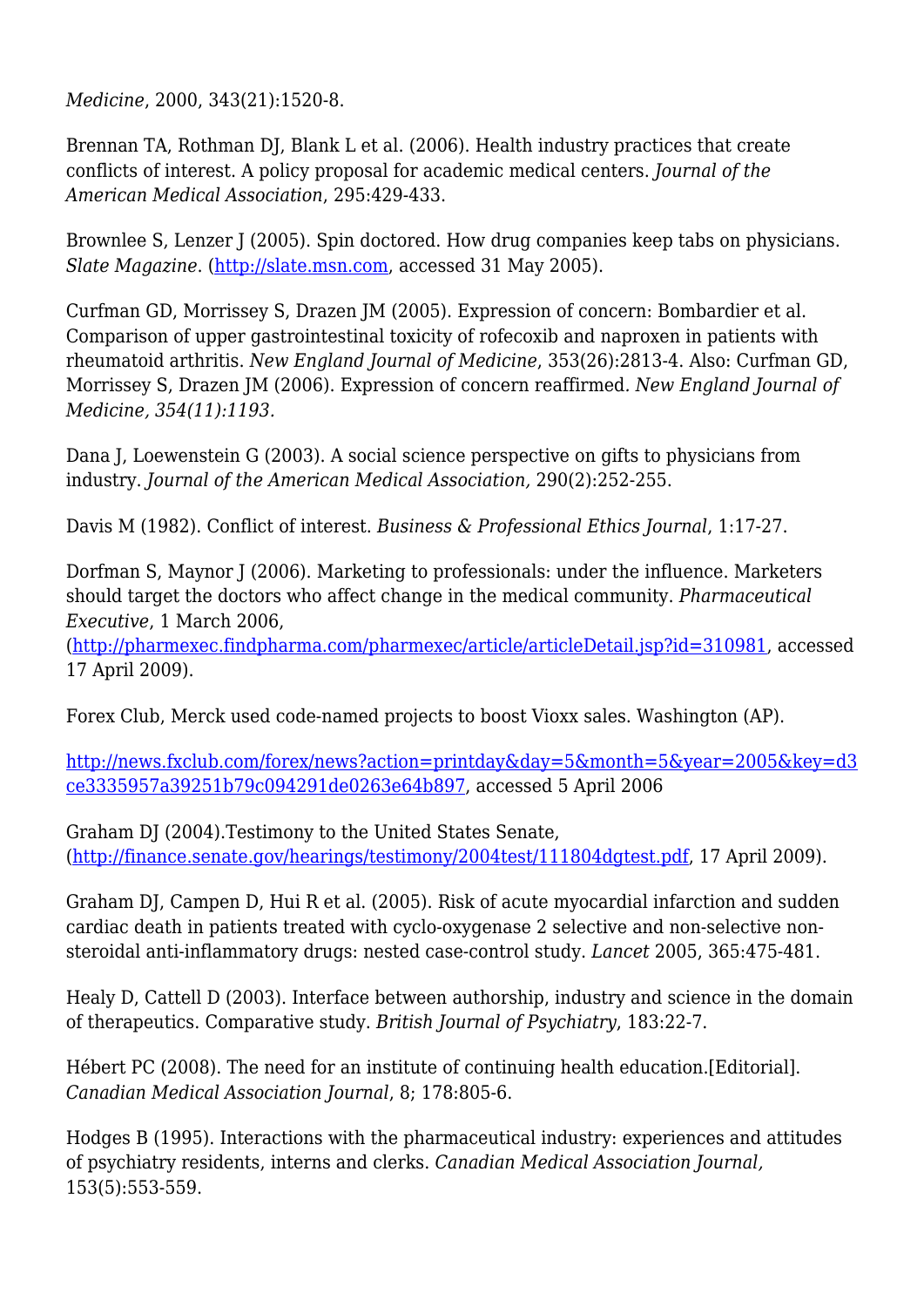IMS Health (2005). Integrated promotional services and CMR, July.

Lexchin J (1993). Interactions between physicians and the pharmaceutical industry: what does the literature say? *Canadian Medical Association Journal*, 149:1401-1407.

Lexchin J, Bero L, Djulbegovic B et al. (2003)**.** Pharmaceutical industry sponsorship and research outcome and quality: systematic review*. British Medical Journal*, 326:1167-1170**.**

Madhaven S et al. (1997). The gift relationship between pharmaceutical companies and physicians: an exploratory survey of physicians. *Journal of Clinical Pharmacology & Therapeutics,* 22:207-215.

Pharmaceutical Research and Manufacturers of America (2002). PhRMA code on interactions with healthcare professionals.Available at: [www.phrma.org/publications/policy//2002-04-19.391.pdf,](http://www.phrma.org/publications/policy/2002-04-19.391.pdf) accessed 28 April 2003).

Rawlins MD (1984). Doctors and the drug makers. *Lancet*, 2(8397):276-8.

Relman A (2003). Defending professional independence: ACCME's proposed new guidelines for commercial support of CME. *Journal of the American Medical Association*, 289:2418-2420.

Rennie D, as quoted byMoynihan R (2003).Who pays for the pizza? Redefining the relationships between doctors and drug companies. Part 1. Entanglement. *British Medical Journal*, 326:1189-1192.

Ross JS, Lackner JE, Lurie P et al. (2007). Pharmaceutical company disclosure to physicians. Early experience with disclosure laws in Vermont and Minnesota. *Journal of the American Medical Association*; 297:1216-1223.

Sierles FS et al*.* (2005). Medical students' exposure to and attitudes about drug company interactions: a national survey. *Journal of the American Medical Association*, 294(9):1034-42.

Sismondo S (2008). How pharmaceutical industry funding affects trial outcomes: causal structures and responses. *Social Science & Medicine*, 66:1909-1914.

Smith R (2003). Medical journals and pharmaceutical companies: uneasy bedfellows. *British Medical Journal*, 326:1202-5.

Steinman MA, Shlipak MG, McPhee SJ (2001). Of principles and pens: attitudes of medicine housestaff toward pharmaceutical industry promotions. *American Journal of Medicine,* 110:551-557.

Steinman MA, Bero LA, Chren M-M et al. (2006). Narrative review: the promotion of gabapentin: an analysis of internal industry documents. *Annals of Internal Medicine,* 145(4):284-293.